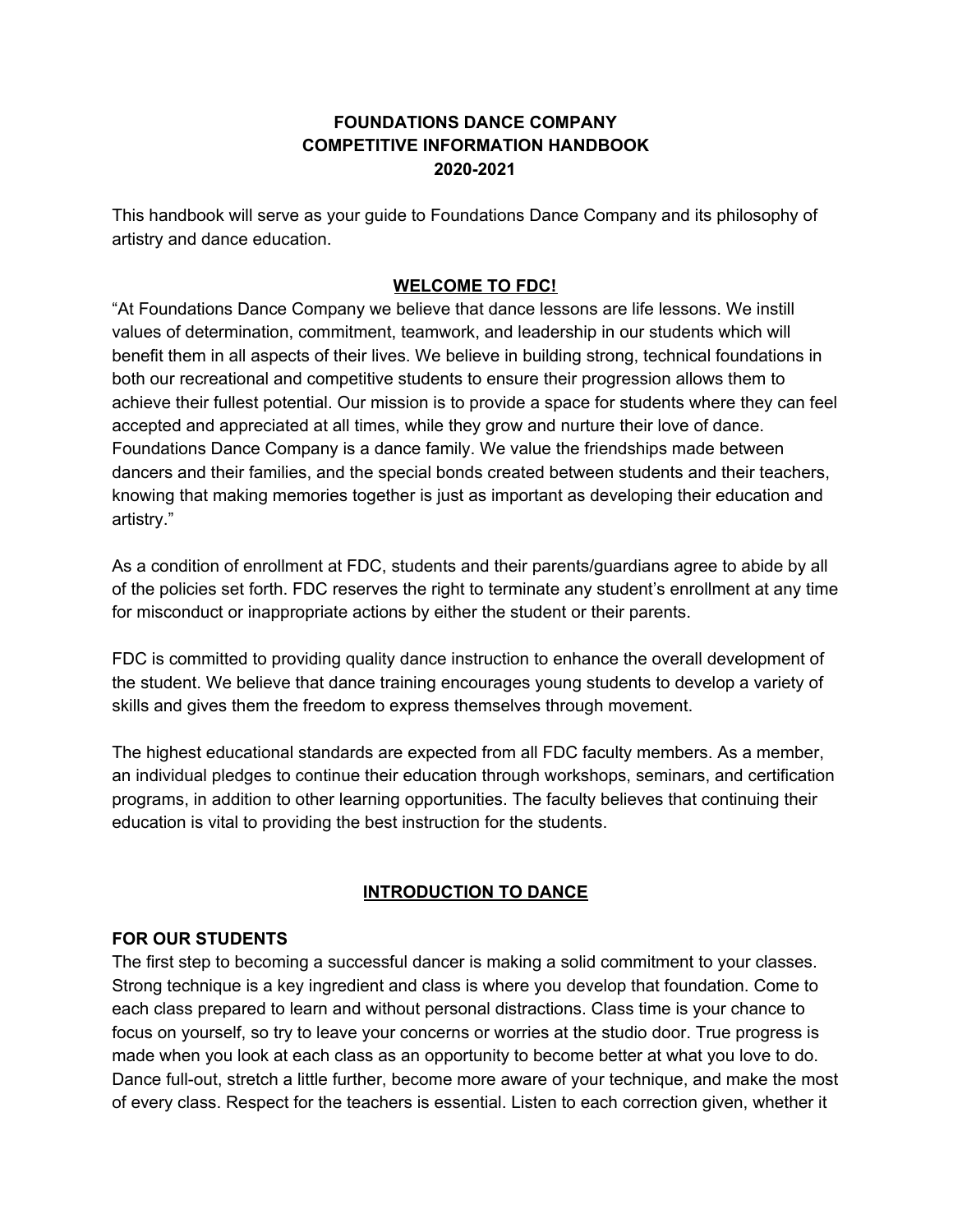is directed at you or another dancer. Nothing can stop those students who apply themselves in every class and appreciate their teachers' knowledge and experience.

## **FOR OUR PARENTS**

We believe that children's success depends on the support of their parents or quardians. Because your commitment to the process makes an enormous difference, we encourage you to be a part of your child's dance education. Our programs rely on a positive atmosphere and educational experience for our faculty, students and their parents. Cooperation between all parents is expected. Showing respect—for other parents, the students, and the faculty—makes an important impression on the children. You are a role model for your child with how to interact with others in a professional setting. Your child's presence at all classes is imperative. The spirit of teamwork and the lesson of dedication are a big part of our studio's educational process. Parents and teachers may look at a child's learning from different perspectives. However, we believe they share a common goal: to ensure that every child receives the best possible training, both physically and mentally. Mutual respect among our faculty and our students' parents provides the children with the ultimate care and education. Dancers and their parents should be aware that dance is a physical skill. In order to help students and facilitate their learning, instructors will need to guide their movement by touch. This allows dancers to achieve proper alignment and learn the anatomy of dance.

## **FDC ENVIRONMENT**

Foundations Dance Company and it's faculty work to promote an environment that is positive and encouraging. We strive to create a space in which students feel safe to express themselves and comfortable taking the risks required to promote their growth and development.

Foundations Dance Company will not tolerate behavior that infringes on the safety of any student. A student shall not intimidate, harass, or bully another student through words, actions or social media. Such behavior includes: direct physical contact, such as hitting or shoving; verbal assaults, such as teasing or name-calling; and social isolation or manipulation.

# **CONTACT INFORMATION**

Email: foundationsdancecompany@gmail.com Website: [www.FoundationsDanceCompany.com](http://www.foundationsdancecompany.com/) Facebook: www.facebook.com/FoundationsDanceCoNF Instagram: @foundationsdancecompany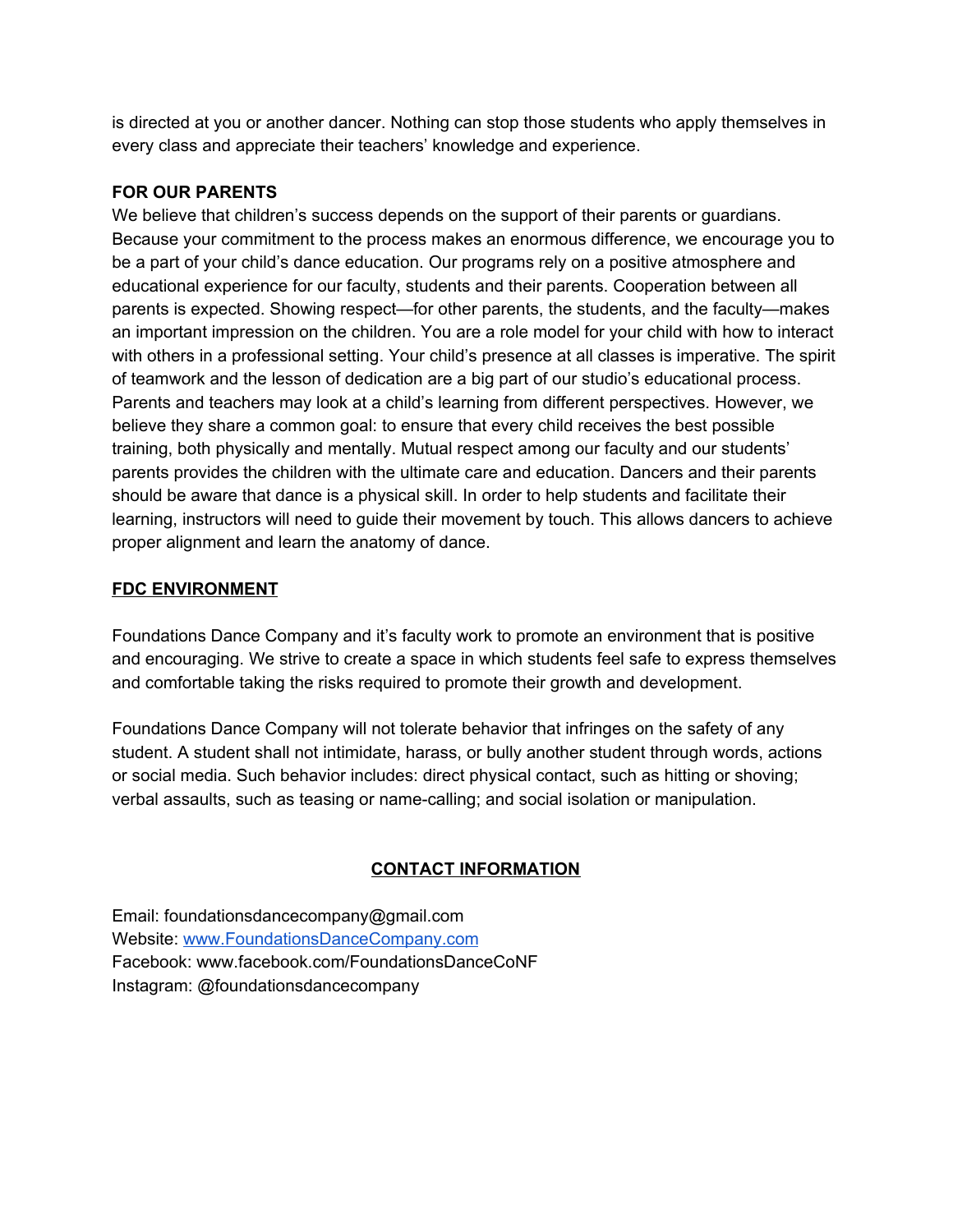# Amanda Bruton Phone: 905-931-9923 Email: missamandafoundations@gmail.com

Felicia Mastromatteo Phone: 905-329-3074 Email: missfeliciafoundations@gmail.com

### **2020-2021 DANCE SEASON**

Classes will commence on Saturday September 12th 2020, and run until May 31st 2021.

There will be no regular classes on: October 12th, 2020 (Thanksgiving Monday)

December 21st, 2020 - January 3rd, 2021 (Holiday Break)

February 15th, 2021 (Family Day)

March 15th -20st, 2021 (March Break)

April 2nd-5th, 2021 (Easter Break)

May 24th, 2021 (Victoria Day)

Please note we may utilize PA days for choreography & class cancellations. You will be given two weeks prior notice should we decide to schedule additional dance on PA days.

#### **CLASS ATTIRE**

### **CHOREOGRAPHY CLASSES:**

Dancers must be in **all black attire** for their choreography classes. Sports bras, tanks, fitted tees, shorts, crops, tights, bodysuits etc are all acceptable choices. **Baggy/loose clothing is required for hip hop class**, however, is not to be worn in any other class. Small logos and branded black clothing is acceptable as long as it is minor.

\*All FDC apparel in "black" can be worn to choreography classes.

Hair must be neatly secured back, and is not to be re-done during class. No jewellery.

### **TECHNIQUE CLASSES (excluding ballet):**

Same as "choreography classes", however any colour(s) permitted. Hair must be neatly secured back, and is not to be re-done during class. No jewellery.

Appropriate footwear for the corresponding class.

**SHOES FOR HIP HOP MUST BE CLEAN, INDOOR SNEAKERS. DANCING IN OUTDOOR SHOES, BAREFEET, OR SOCKS WILL NOT BE PERMITTED FOR HIP HOP.**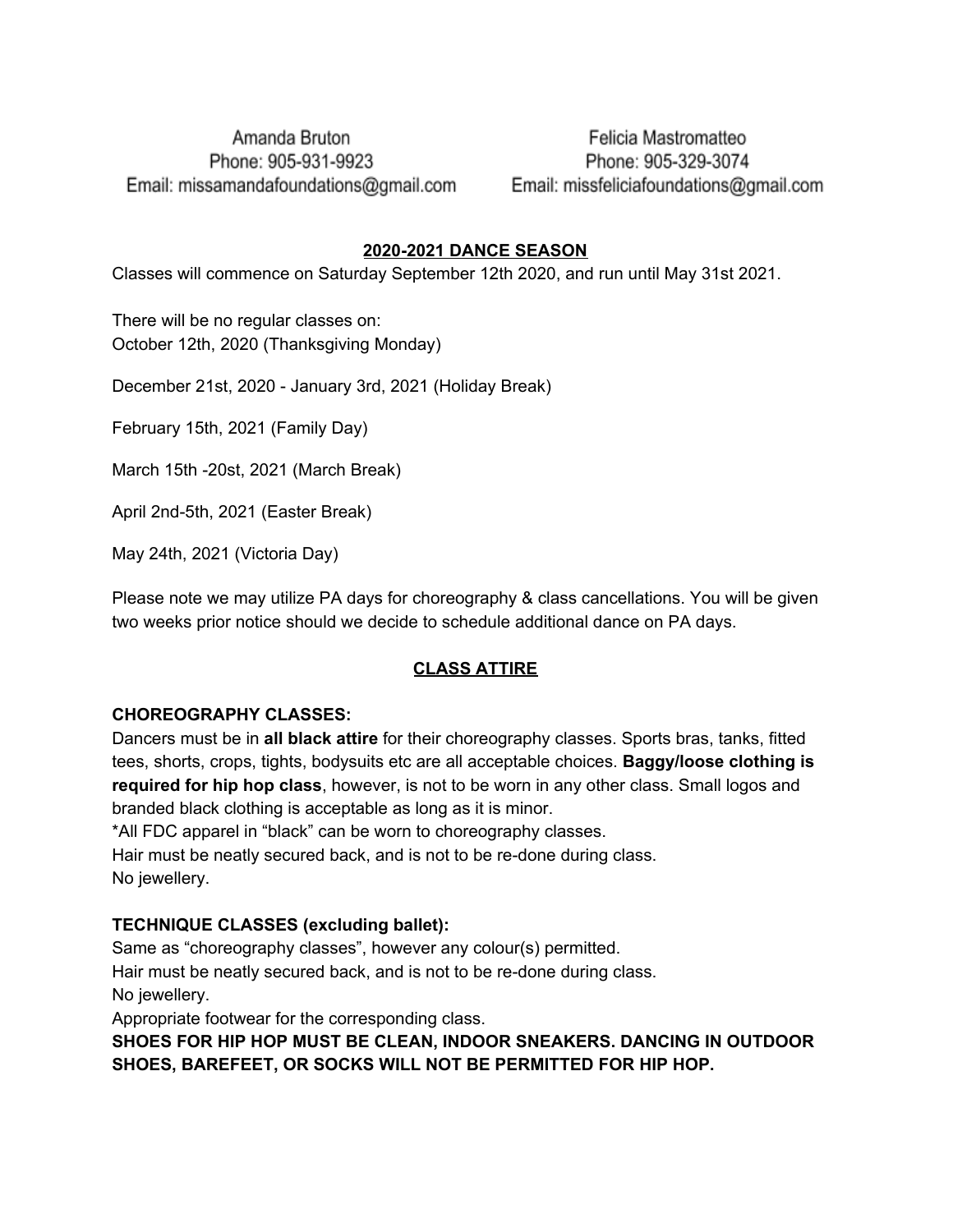#### **BALLET: (when change room is available for use)**

As Ballet is a traditional form of dance, uniform requirements must be strictly adhered to. The uniform is designed so that the teacher can correct alignment through the body. Dancers without the correct attire will be asked to observe the class and will not be able to participate. A bodysuit, tights, and a proper bun (pins, & a hairnet) is required for ALL ballet classes.

#### **PAYMENT SCHEDULE**

All tuition payments (technique & choreography) must be paid on OR before the 15th of each month. If payment has not been made by the 18th, a \$25.00 late fee will be applied to your account. This fee will continue to be applied each month thereafter, until the balance is paid. If you will be away for a payment deadline you are responsible for arranging that payment, and if it is missed the late fee will still be applied. It is imperative that your account is in good standing by the end of each month. All NSF cheques will be subject to a \$30 fee.

Current Methods of payment accepted:

Etransfer [\(foundationsdancecompany@gmail.com,](mailto:foundationsdancecompany@gmail.com) question "what you teach" answer "dance" please use the memo section to describe the payment) example: dancer name, september tuition

Online Payments for Credit Cards via *Dance Studio Pro*

At this time, we are not collecting any monies pertaining to competition, such as competitive fees or costume fees. Once we have a better idea of how we will proceed this season, we will reassess those payments and their schedule.

The media fee paid by each family last season will be rolled over to this season, should we be able to proceed with a recital. Any new families to FDC this season, will be required to pay the \$40.00 media fee when it comes time.

| November 15th | <b>Tuition Due</b> |  |
|---------------|--------------------|--|
| December 15th | <b>Tuition Due</b> |  |
| January 15th  | <b>Tuition Due</b> |  |
| February 15th | <b>Tuition Due</b> |  |
| March 15th    | <b>Tuition Due</b> |  |
| April 15th    | <b>Tuition Due</b> |  |
| May 15th      | <b>Tuition Due</b> |  |

#### **Fee Schedule**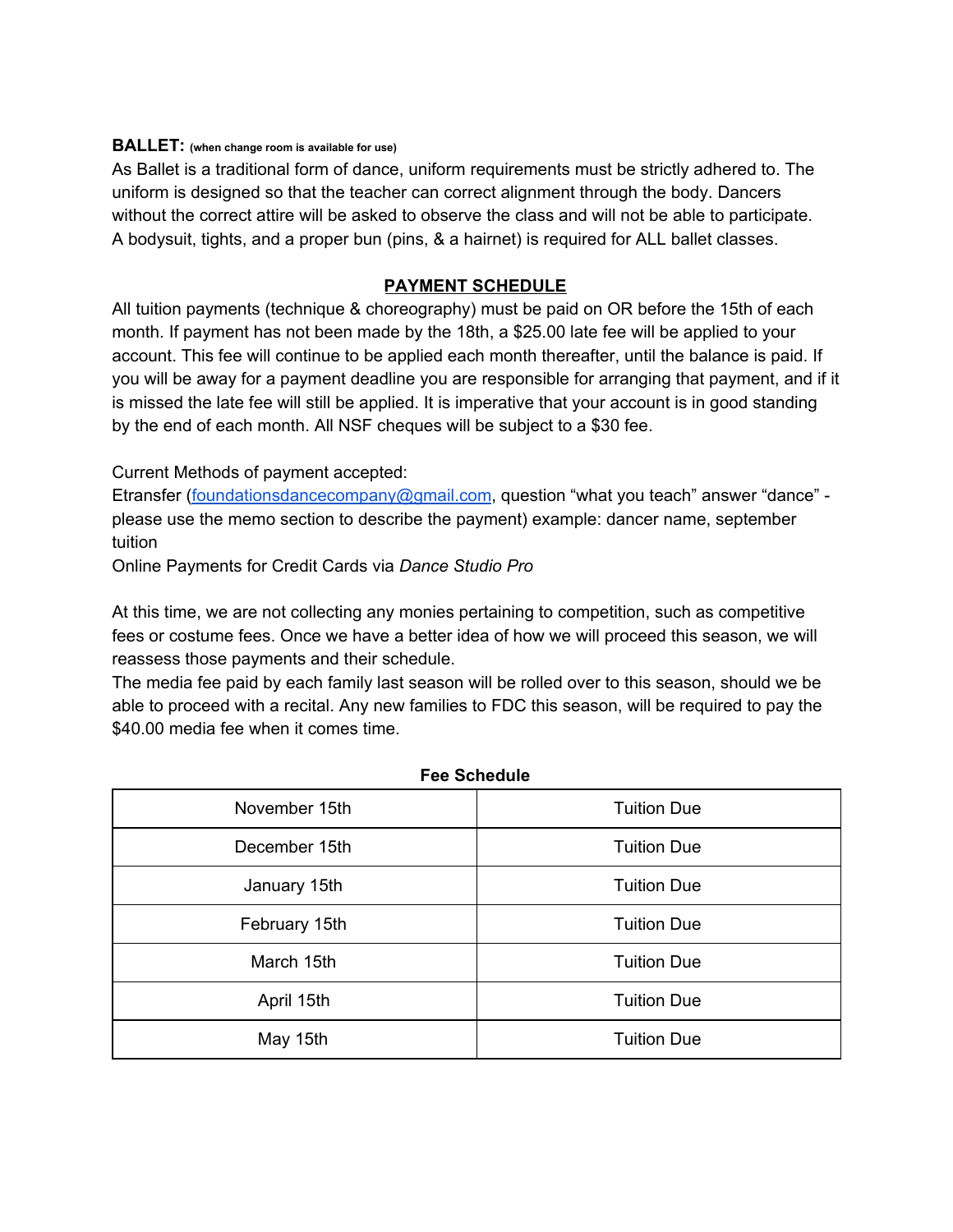### **Refund Policy**

Joining the competitive company at FDC is a full season commitment and students are expected to fulfill that commitment from the start to the finish of the season. Any dancers in competitive choreography must remain committed to Foundations Dance Company for the duration of the season.In the case that a student decides to withdraw from their class(es) prior to the end of the season, written notice of their withdrawal needs to be submitted to the studio via email 30 days prior. No further payment, beyond any outstanding balance, would be required, however there will be no refunds issued for classes attended, competition fees due/paid, or costume fees due/paid. If a student withdraws from classes mid-month, tuition payment is still required for that month. In addition there are no refunds for any classes missed during the season.

Competition Fees, and Competition Fee credits are held by the competitions and are therefore non refundable should they be affected by COVID-19 risks and restrictions. Unless otherwise stated.

In the case, a student or family decides they will not be returning to FDC for a following season, all account balances must be paid. If an outstanding balance remains, interest will continue to incur until the account is at a \$0.00 balance. Should the account remain unpaid for more than one month, a collections agency will be contacted.

In the case the Government were to issue another state of emergency and therefore shut down dance studios, classes will continue on a virtual platform via zoom. In order to compensate, tuition fees will be discounted by 25%. We understand virtual learning is not ideal however it will be mandatory for students to participate in the virtual classes, and remain committed to their team and their personal development.

## *Please note the information below is outlined for your convenience, should we be able to take part in a competitive season this year.*

#### **COSTUMES**

Each dance will have a specific costume. If accessories are required, they will be provided with your costume. Any tights required for costuming WILL NOT be provided. The tights needed will be indicated and it will be the responsibility of each family to get their own. It is also important to have a back up pair of tights at each competition in case the original pair gets a run or tear. Shoes required for each dance are not included in the costume and are your responsibility to purchase. A shoe list will be determined, and emailed out to the competitive team. Costumes are non refundable

| <b>Competitive Costume Fee</b>  | \$110.00 |
|---------------------------------|----------|
| Competitive Hip Hop Costume Fee | \$85.00  |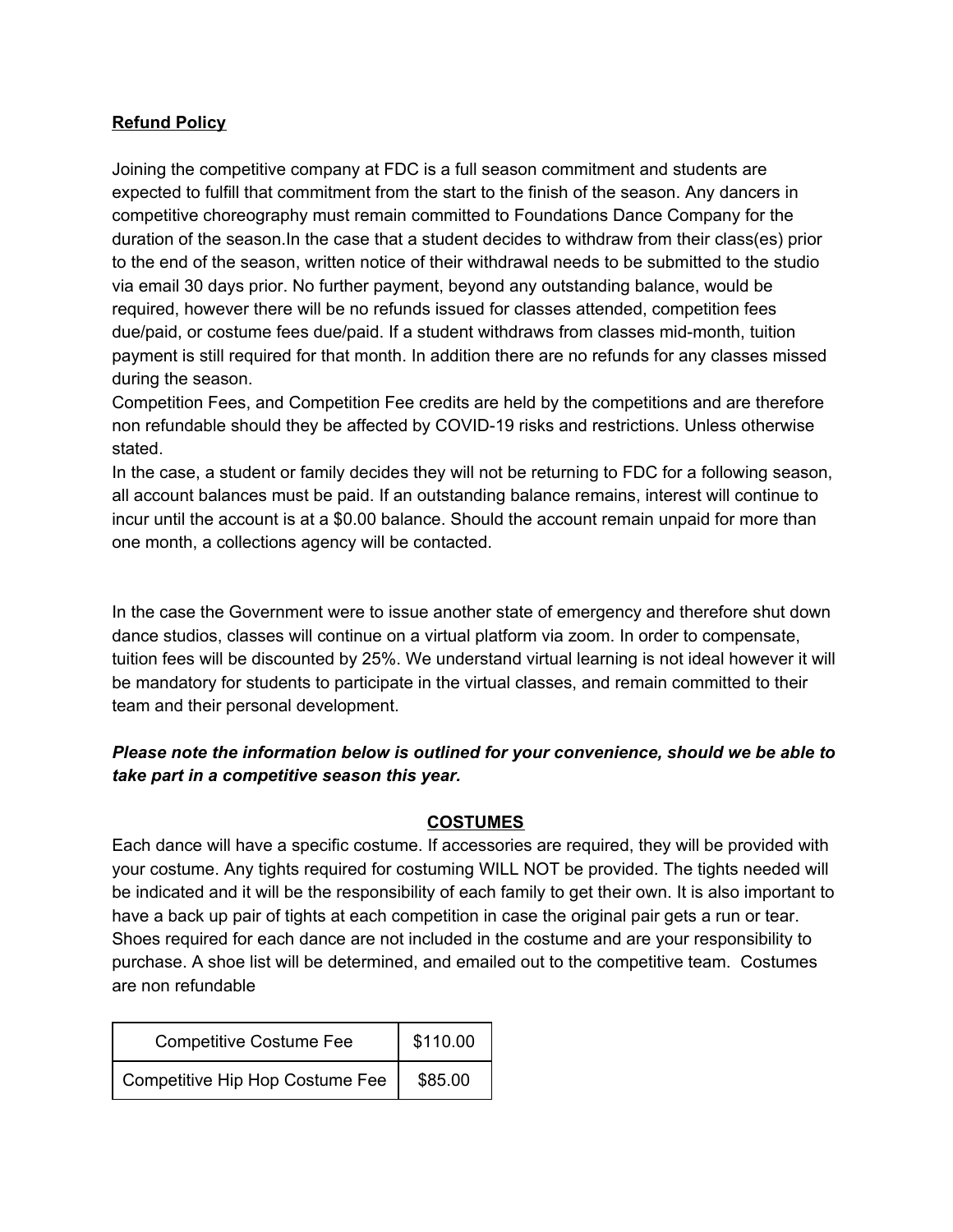\*The option to increase the budget for solo costumes is available to any family interested. Please just email us to let us know if this is something you are interested in. Crystals can also be purchased and added to the costume.

#### **COMPETITIONS**

Competitions are currently working on putting together their plans, policies, and procedures for how events run this year, should they be able to. Once we have more information, we will be providing it to our competitive families to allow you the opportunity to discuss with your family and decide whether or not proceeding with a competitive season this year is something you would like to do. The below information applies to those who decide to take part and proceed with a competitive season.

As you know, we are expected to attend *Luv2Dance, Inspire,* and *Champions,* in order to collect the credit they are holding for each dancer from the previous season.

Foundations Dance Company Competitive Co. will partake in 4-5 competitions between the months of February-May. Full participation is mandatory at all competitions. A confirmed list of dates will be released via email as soon as they are available, for now we will outline the tentative list below. Should you need to make a time/date request for any particular competition, email the directors with the details by **December 1st 2020**.

Any additional competitions/finals/nationals that your dancer has interest in attending can be discussed and arranged with the directors.

The tentative competitive weekends for the 2019/20 season are as follows:

Comp One:March 5-7, Americana - Niagara Falls Comp Two:March 26-28, Holiday Inn - St Catharines Comp Three: April 8-11 Holiday Inn - St. Catharines Comp Four: April 15-18, Americana -Niagara Falls

Additional competitive opportunities for solos, duets, and trios will become available in the new year.

#### **COMPETITION ETIQUETTE**

All dancers on the Foundations Dance Company competitive team must make themselves available for all predetermined competitions and conventions for the season. **Students must be at the competition venue and ready to perform, (makeup and hair done) 1.5 hours prior to their scheduled time.** Unless otherwise specified by the choreographer or directors.(\*This could change depending on the policies and procedures put in place by the competition directors for each event) This will allow for a proper warm up before taking the stage and also ensure the students are ready in the case that competition runs ahead of schedule. Each dancer is responsible for keeping their costumes in order and in fine form for the season.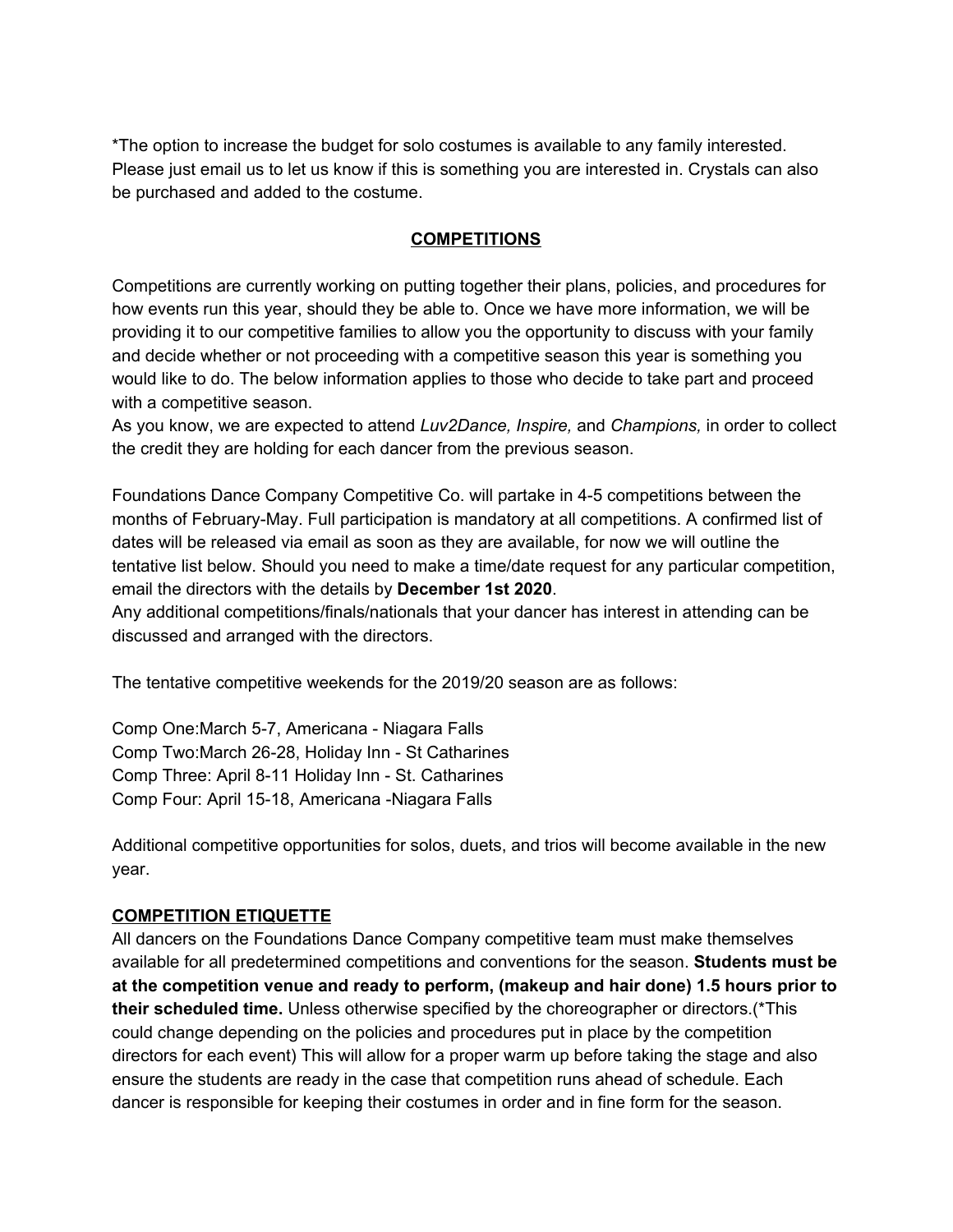Dancers also need to have their own makeup and hair kit for their personal use throughout the season.

When at competition, every member of the FDC family must remember they are a representation of our studio and behave accordingly. Good sportsmanship must be demonstrated by FDC students and parents at all times. Not only should we cheer on our teammates, but also our fellow competitors. A positive and encouraging attitude must be demonstrated towards ALL COMPETITIVE TEAM MEMBERS AND THEIR FAMILIES AT ALL TIMES. Dancers deserve to be congratulated for their achievements.

### **CONVENTION(S) & WORKSHOPS**

In a typical season, it is mandatory for all competitive students (excluding Tyke level dancers), to take part in our annual convention of choice. This year we have chosen to opt out of a convention given the current situation.

Students may partake in any workshops or conventions throughout the competitive season should they choose to. Please notify the directors so that they will be aware in advance if the dancer will be unavailable for choreography scheduling etc.

# **ATTENDANCE POLICY**

Students should strive for perfect attendance year round. Please schedule all appointments for your dancer outside of their scheduled dance time to the best of your ability. Missing class not only affects your dancer but affects the progression of the team as a whole. Missing dancers in class disrupts the flow of the class, limits the choreographer and often affects any group/partnering work. A dancer who misses four of the same class, unexcused will be required to take and pay for private lessons to get caught up. Notifying the directors of any non illness related absence less than 24hours prior to class is unacceptable; instructors appreciate the notification in advance so that they can pre plan their class accordingly. Attendance will be monitored and reported to you quarterly.

*Illness -* We understand that everyone falls ill on occasion and at times this will keep them from being able to come to class, however dance is a team sport and the effects on the team need to be considered when determining whether to send your dancer. This year we understand this has gotten a bit more difficult when considering the pandemic. If your child is showing symptoms of COVID-19 they are required to stay home and seek a test for the virus. Please use the daily screening tool provided through public health.

### <https://covid-19.ontario.ca/self-assessment/>

The student is welcome to return to class once they test results have come back negative and they have been non symptomatic for 24 hours.

If your dancer is sick, please engage in consistent communication with directors as to their progress, and take necessary steps (i.e. see doctor, get antibiotics, rest, etc.) to ensure a speedy recovery.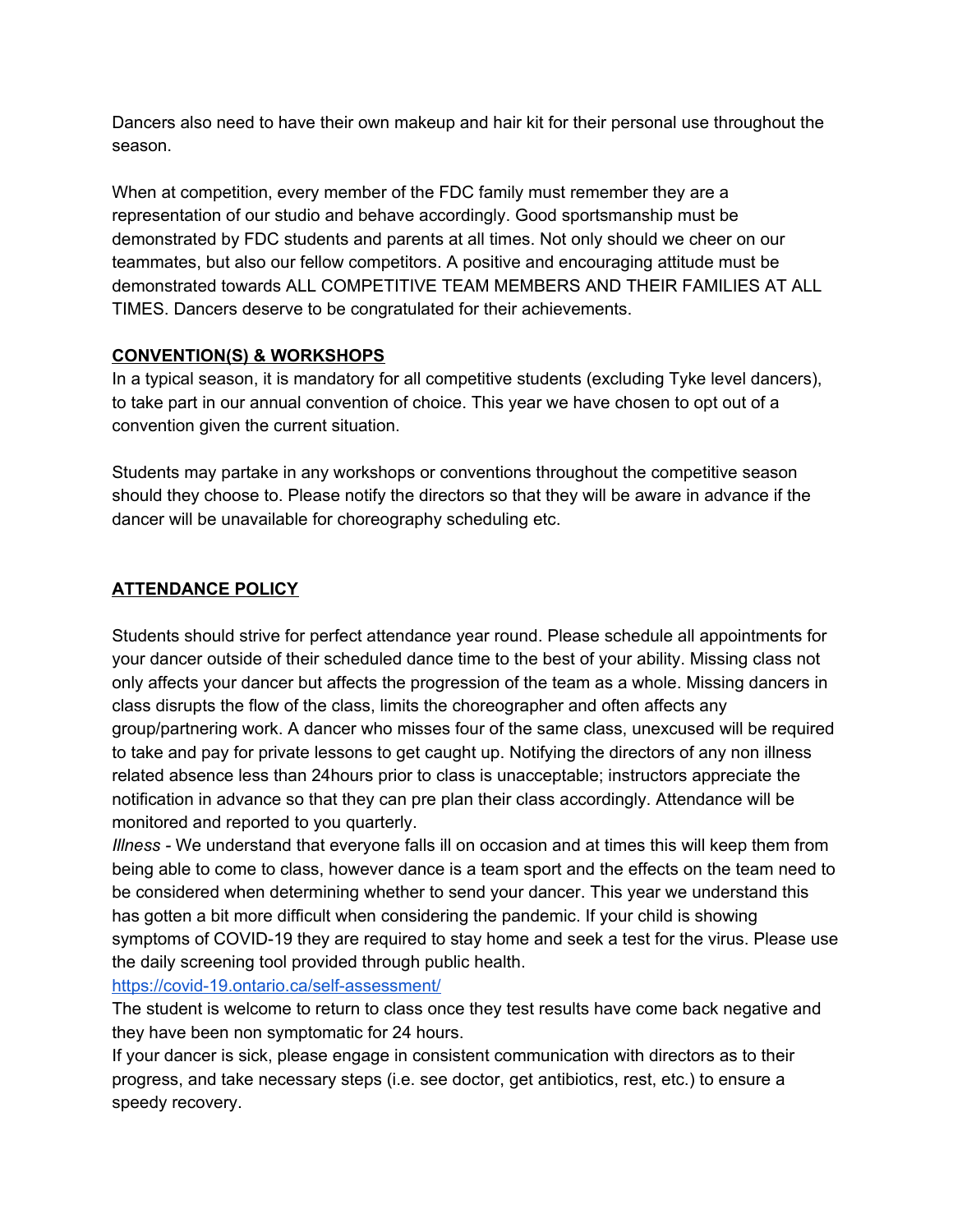*Injuries-* If your dancer acquires an injury at any point in the season it is imperative that they continue to attend class. Their attendance will still be monitored during this time. Keeping them integrated and in their existing routine will allow for them to still feel involved in dance and connected to their team.

Should your dancer require the care of a physiotherapist, you may visit the website below to learn more about Dave Griffiths. Dave is a performance physiotherapist we would highly recommend.

<https://www.griffithsperformance.com/>

## **Return to Studio COVID-19 Protocols**

## **Screening & Monitoring:**

Signs for both passive and active screening will be posted on our door, and in the lobby.

**Prior to arrival, all dancers/guardians must sign an electronic waiver prior to the start of EACH day of classes. If a dancer answers YES to any of the questions, they will not be permitted to attend the lessons. Staff will not retrieve dancers until this waiver is received. This will all be through "Dance Studio Pro"**

After completing the waiver, each dancer will be actively screened with an Infrared Thermometer upon entering the facility.

As per the by-law, anyone above the age of 5 entering the studio must wear a face mask when occupying common areas. This is inclusive of and not limited to entering and exiting the building, while waiting for screening and when taking washroom breaks. Anyone over the age of 5 without a mask will not be permitted entry into the facility.

If a dancer becomes symptomatic during a session, a parent will be contacted for their immediate retrieval.

In order to reduce the risk of spread, students must be picked up by their scheduled end time and no later. There will not be a place for the child(ren) to wait if their ride is not here on time.

Please note: Effective immediately, our amended health policy for staff and dancers requires anyone feeling even the slightest bit ill (*new or worsening cough, fever/feverish, difficulty breathing, diarrhea, new loss of taste )* to stay home at this time.

### **Physical Distancing:**

No more than 11 persons in studios 1 & 3 at all times (this is inclusive of staff and dancers combined).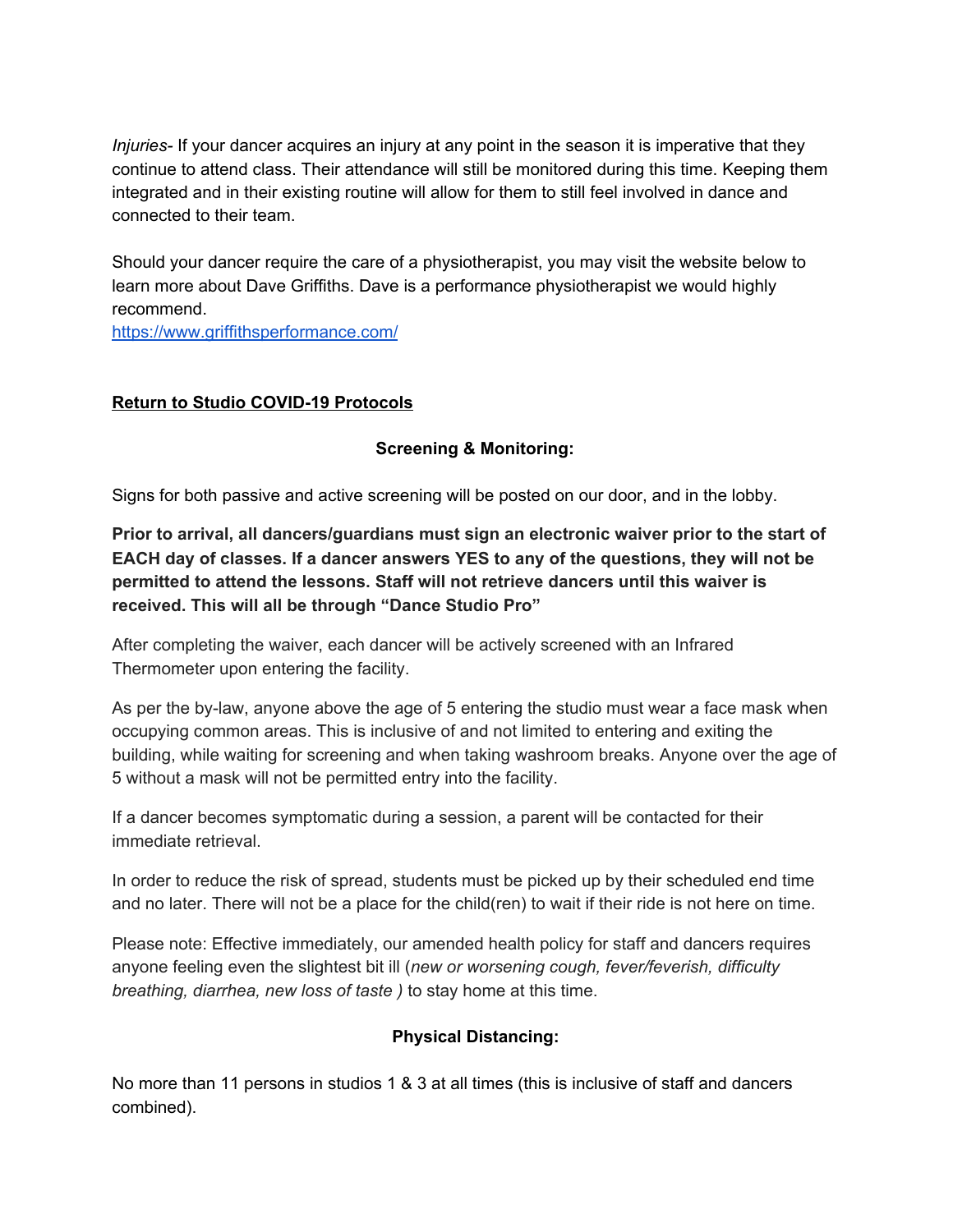No more than 13 persons in studio 2 at all times (this is inclusive of staff and dancers combined).

No parents, guardians, siblings etc. of students ages 4 and up will be allowed in the studio at this time, entrance will be permitted for scheduled dancers only. For those dancers under the age of 4, one masked guardian will be permitted to wait in the lobby area of the studio for the duration of their child's class. Social distancing measures will be in place within the lobby and must be self enforced by each guardian.

Distance perimetres will be blocked out with washable tape on the floor of each dance room. Each dancer will be assigned to their own perimeter.

We will be removing the use of the change room at this time to limit access points, and keep traffic in direct flow as much as possible.

Physical belongings brought to class must be labelled and will be kept in the students own designated spot. (please keep it as minimal as possible as to not impede their dance space).

Visual cues for distancing will also be posted throughout the studio.

At times, we will be using all three dance rooms in order to host multiple lessons at once. All dancers will remain in their designated rooms, unless requiring washroom use, to help reduce the risk of spread. When a dancer is not in their designated dance space, a mask must be worn.

### **Hand & Respiratory Hygiene:**

Hand washing signage will be posted in the washroom.

Hand hygiene will be mandatory upon entering the building:

- 1. Immediately upon entrance, you'll notice a hand sanitizer station set-up with signage.
- 2. Use of hand sanitizer is mandatory upon entering the building and before and after any and all classes.
- 3. Should you be unable to use the hand sanitizer station, pump soap dispenser and single use paper towels will be available in the washroom.

Please note:

**Washroom access will be limited - please encourage your dancer to use the washroom before they leave their homes. Of course if a situation arises where a dancer needs to use the washroom, or should they be at the studio for an extended amount of time they will be allowed, but we would like to keep it at a minimum as washrooms will be sanitized every 30-45 minutes.**